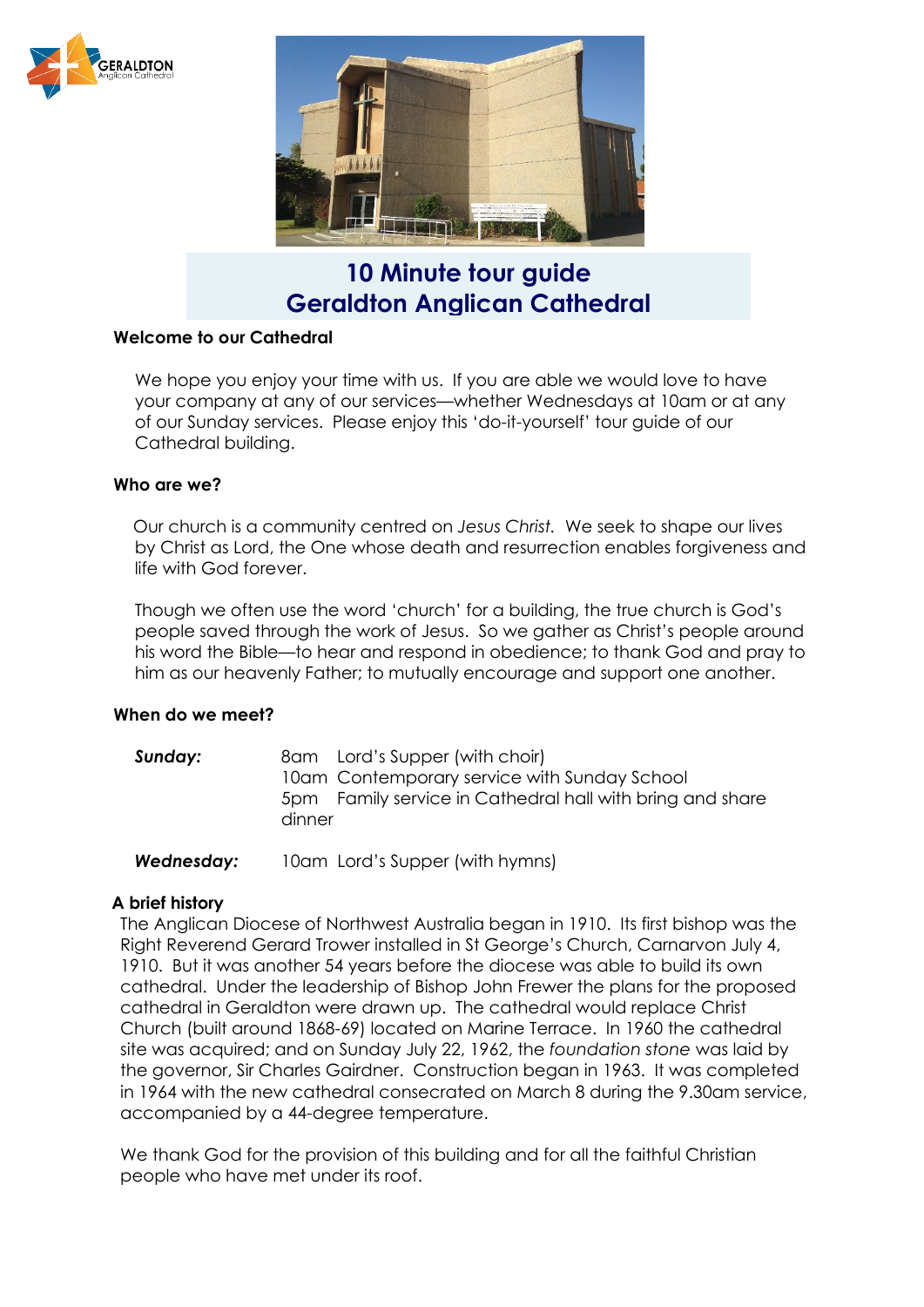### **Plan of Geraldton Anglican Cathedral**

(not drawn to scale) *Viewed from above, the Cathedral is in the shape of a star, symbolising the star that led the wise men to worship the Christ. (see Matthew 2.1-12)*



#### **The Cathedral features**

The features listed below refer to the numbers on the Cathedral plan located on this page. The tour commences as you enter through the glass doors.

### **A sunrise spectacular**

As you enter the main Cathedral doors your eyes are drawn to the window of the upper chapel (Eastern end). It is a maze of colour as the sun rises. What a great view to be greeted with!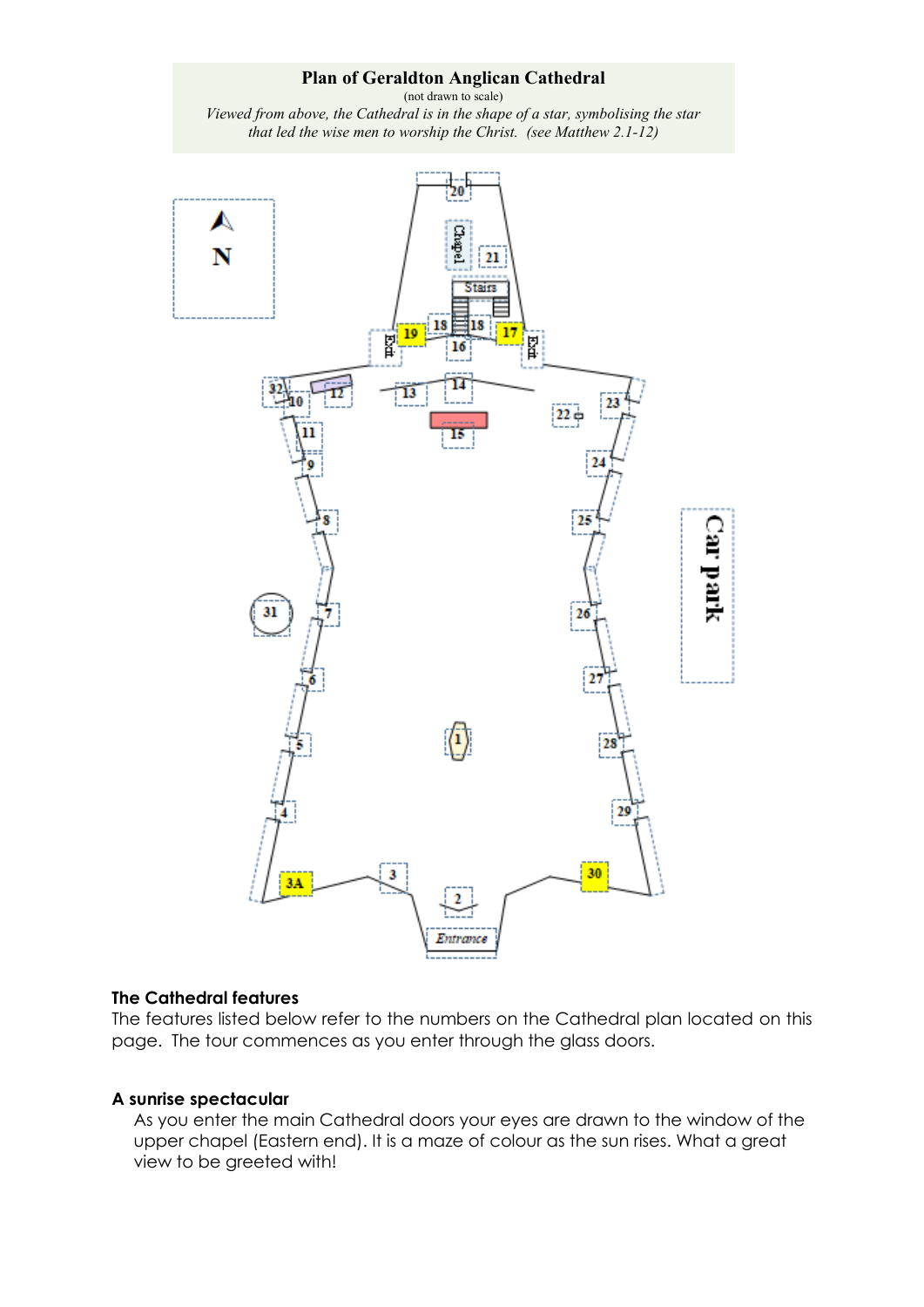1. **The Baptismal Font and Cathedral model** stand in the centre of the aisle. The *font* is made from local pink stone, while the *model* was constructed by Cathedral member Mr George Leuty (2014).

- 2. **The Lord's Prayer Crochet**: as you turn around this is seen hanging on the central area of the wall. The cotton was donated by Joyce Willoughby, the crotchet work done by Dot Coleman and the framing by Rob Bartley.
- 3. **The Honour Plaque** was dedicated during the Consecration Service on Sunday 8th March 1964.

3A. **St Paul's stone:** this is a piece of marble from the reredos (that is, the sanctuary decoration) of St Paul's Cathedral in London, which was damaged during the 1940 London Blitz. The stone is located on the underside of the Northern stairs to the choir loft.

As you move to the *northern* wall the key feature is the stained-glass windows. All the windows are of concreted stained glass, designed by Carl Edwards of London and made in Perth WA by Gowers & Brown.

4. **Christmas window**: it pictures the Christ child lying in a manger with an ox and donkey above him. While above the whole scene is Christ portrayed as a young man. The dominant amber colour represents the light shining in the darkness. *(see Luke 2:1-10)*

**5. Epiphany window**: the top of the window is marked by an eight-pointed star, with the hands of the wise men beneath it is offering gold, frankincense, and myrrh. Below is the five-pointed star of Bethlehem and water trickling from a shell symbolising the Jordan River. The riches of the gospel of Christ are suggested by the dominant ruby colour. *(see Matthew 2:1-12; 3:13-17)*

6. **Crucifixion Window**: a gift from the Greek Orthodox Church. This window portrays the heart of the gospel—God so loved the world that he gave his only Son to suffer death on the cross so we might be forgiven and receive eternal life. At the base of the cross are 2 thieves with the wavy bands of green & blue signifying the earth & water. *IC XC NIKA* stands for 'Jesus Christ, the victor'. The superimposed letters XP are the first two letters of the Greek word 'Christ'. In the lower panel are five red pallets representing the thorns, spears and swords of Calvary. *(see John 3:16- 20, 35f)*

**7. Easter window**: here we see Christ's victory over death as the lamb of God represented by the banner of the Resurrection, the tomb with the stone rolled away; along with hands holding an ointment jar denoting Jesus' anointing. The lower panel depicts the empty tomb with a series of mounds. *(see Matthew 26 & 28)* 

## 8. **Ascension window**: seeks to express the implications of Jesus'

ascension. Christ's feet are pictured at the top. The crown placed above the crossed palms represents Christ's kingship. This window was given by Geraldton's Guild of the Ascension, hence the monogram GA. *(see Acts 1:1-10)*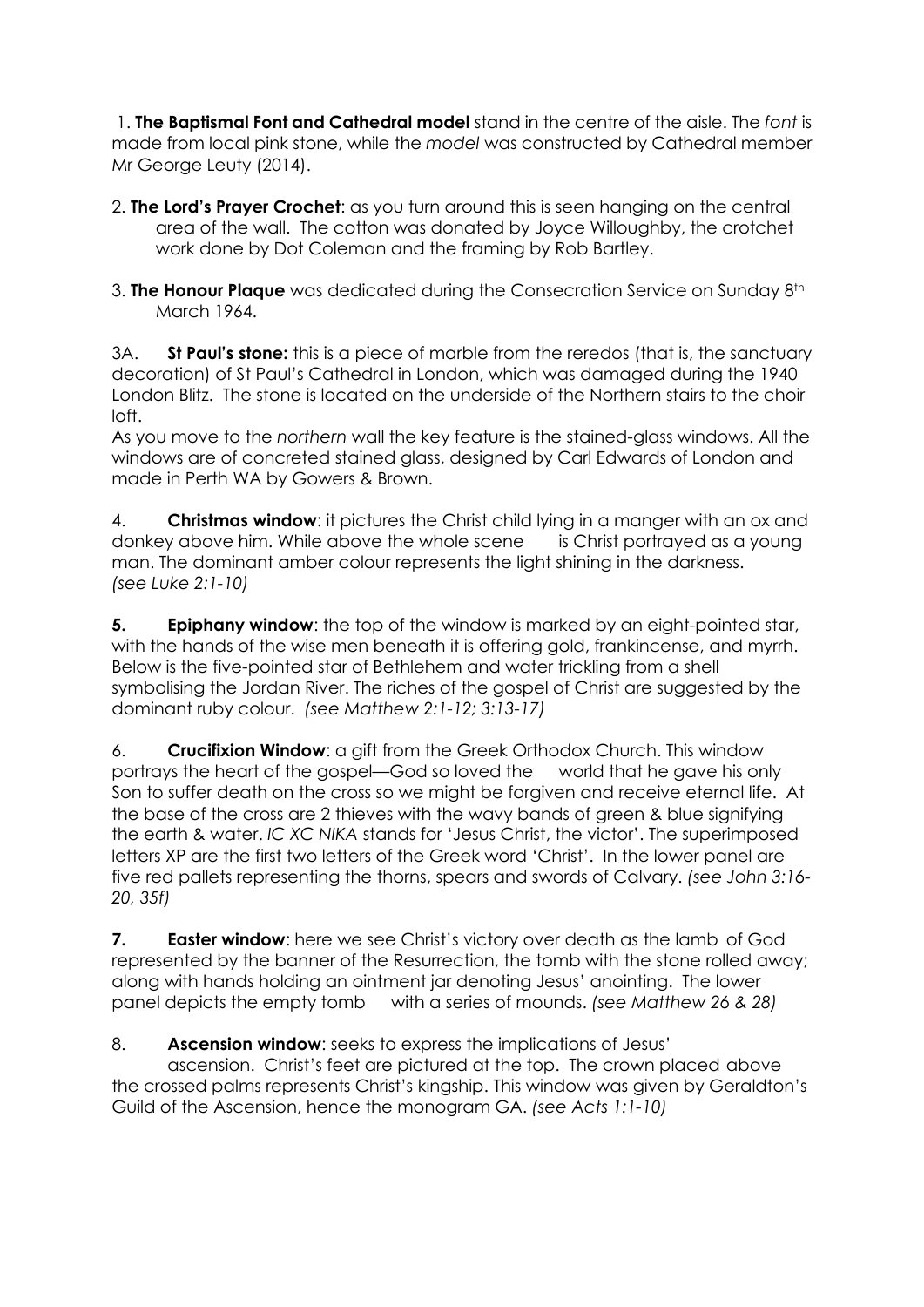9. **Pentecost window**: the Holy Spirit's coming is represented by a dove surrounded by a circle denoting eternity (top). The 7 flames are for the 7 churches of Revelation. The gospel is surmounted by a large cross. (see *Acts 2; Revelation 2-3)*

10. **Trinity window**: the Bible teaches God as triune—three persons in one God. God the Father is symbolised by an all-seeing eye. The Greek monogram *IHC* with its circle of eternity represents Jesus Christ the Son; while the dove surrounded by a circle symbolises the Holy Spirit. The lower panel has 3 circles denoting the equality of the Father, Son & Spirit. *(see Matthew 28:19-20)*

11. **Cross of Consecration**: the first of 6 (remaining 6 removed when acoustic panels installed) identical emblems featuring a small cross enclosed in a circle representing eternity. They remind us that the church is built upon the foundation of the 12 Apostles. There is a larger similar Cross outside the main door, pointing to Jesus Christ as the chief cornerstone. *(Ephesians 2:19-22; 1 Peter 2:6-8)*

- 12. **Wooden Lord's Table:** this comes from Christ Church, Geraldton's previous Anglican Parish church, built in 1868-69 and demolished in 1962.
- 13. **Bishop's chair** with the crest of the Diocese it is used at Ordinations and other special services conducted by the Bishop.
- 14. **A concrete Bishop's throne** once stood at this location. In keeping with Canterbury Cathedral, the Bishop's chair [cathedra] was built into the concrete wall behind the Lord's Table. The concrete structure was dismantled in 2009. 'Treasures on earth will erode and disappear; but store up for yourselves eternal treasures in heaven.'*(see Matthew 6:19-21)*
- 15. **The Lord's Table**: the two legs contain stones and pearl shell taken from parishes in existence when the Cathedral was built, so representing the whole of the Diocese of North West Australia.
- 16. **Stairs** leading to the upstairs chapel where we continue our tour.

## *Upstairs features*

- 17. **The Westminster Abbey stone** is carved from Sussex stone.
- 18. **The Kerr Cabinets** are in memory of the late John Kerr (a previous Dean of the Cathedral); they display items of historical interest.
- 19. **The Canterbury Stone** from the 11<sup>th</sup> century Canterbury Cathedral.
- 20. **The Creation window**: the Spirit of God moving upon the face of the waters is represented by a dove with wavy lines below. *(Genesis 1:1-2)*
- 21. **The eagle lectern** comes from Christ Church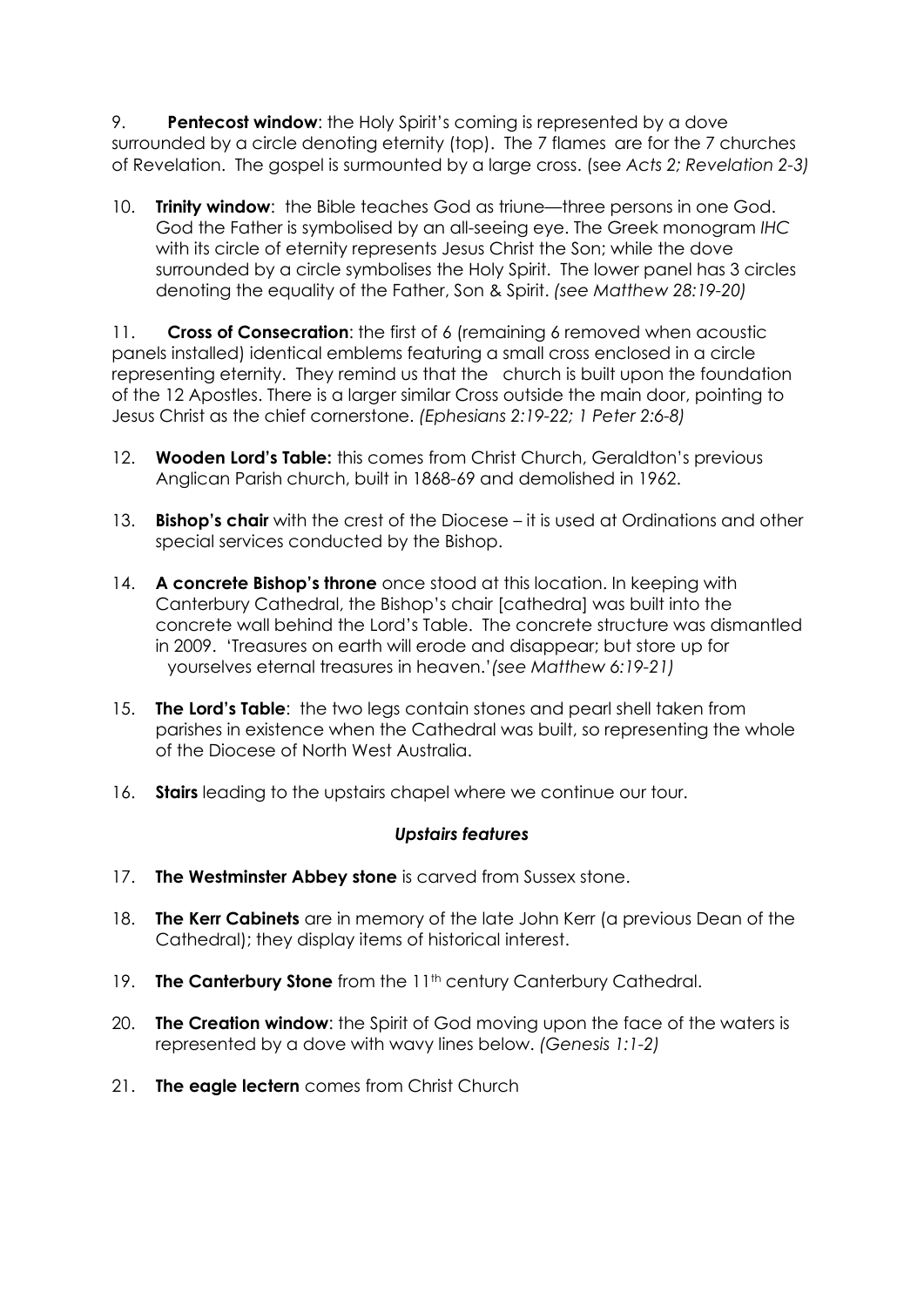## *Tour continues downstairs*

22. **The ashes of Bishop John Frewer** are interred beneath this plaque. Bishop Frewer died in December 1974, having been Bishop for 36 years until his retirement in 1965.

*Windows on the south side: these seven windows portray the ideas of 'believing, belonging and behaving' in human lives.*

- 23. **Abraham, Moses, Isaiah window**: The radiance of the window's top leads into the hand of Abraham holding a knife ready to sacrifice his son Isaac. Underneath is the ram God provided as the substitute sacrifice *(Genesis 22)*. The centre section signifies the tables of the 10 commandments given to Moses *(Exodus 20)*. *IHS*, a Greek symbol for Jesus, within a series of radiating circles denotes the widening belief in God—in particular, God the Son as the Suffering Servant of *Isaiah 53*. The bottom section shows the cross with rays of light portraying the true light of Christ shining in the darkness.
- 24. **John the Baptist, Stephen & apostle Paul window**: this window pictures firstly the ministry of Christ's forerunner, John the Baptist, with the scallop shell; along with a shoe partly unfastened *(see Mark 1:7-11)*. The first Christian martyr, Stephen, was killed by stoning and this is represented by a hand holding 2 stones *(see Acts 7)*. The tradition of Paul's martyrdom is pictured by a sword with a cross as its background, while the open book is the word of God. The Star of David and cross in the lower panel signify Christ as the Son of David *(see Matthew 1:1)*.
- 25. **Alban, Augustine of Canterbury & Boniface window**. Alban, a former Roman soldier, was the first Christian martyr to die in England. The Roman helmet at the top of the window and the short sword portray the instrument of his death. The ship with a cross on the sail pictures the arrival of Augustine (first Archbishop of Canterbury) in England, 597 AD. Boniface was an English missionary to Germany in the 8th Century. He is represented by the diocesan crest of Bunbury, Boniface's borough, with its four stars and two swords. The lower panel shows an oak leaf, symbol of Boniface's zeal and courage.
- 26. **The Spirit of Sacrifice Window**: the colouring of this window conveys the sombreness of lives given in sacrifice for peace. At the top is a spiked crown of martyrdom on a bed of thorns. In the centre we see praying hands surrounded by the Southern Cross below a flame (symbolic of martyrdom); along with a red Cross of sacrifice, all pierced by bayonets symbolising destruction of life in war. The lower panel symbolises Christ's passion by the Cup and Cross surrounded by thorns.
- 27. **Thomas Cranmer, George Herbert & Richard Hooker Window**: this window pictures the contribution of three Anglicans. Cranmer for his theological shaping of the Church of England through the Book of Common Prayer and biblical teaching. His pastoral staff is surmounted by an orb, along with a mitre in flames symbolising his martyrdom for gospel truth. George Herbert, noted for his hymn writing and poetry, is symbolised by the quill, inkstand and scroll. Hooker's theological writings are symbolised by the lamp of truth within the circle of eternity in the lower panel.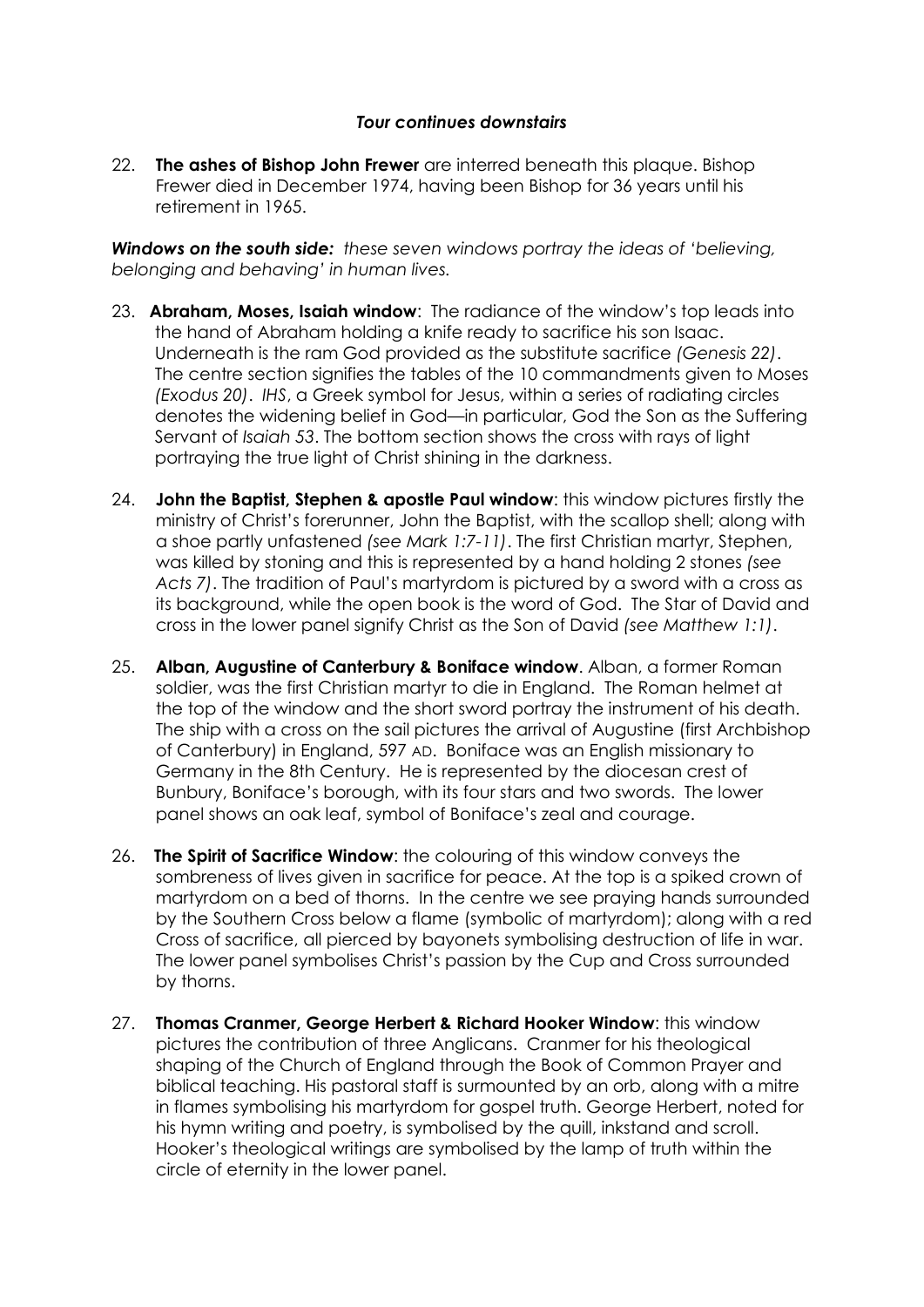- 28. **The Arms of Canterbury, Bishop Broughton, Archdeacon Wollaston Window**: the top of this window shows part of the Coat of Arms of the See of Canterbury [England], and the See of Sydney [Australia]. The symbol beneath the Arms represents the consecration of Bishop Broughton, as the first Bishop of Australia in 1836. At the base, a horseshoe and spur mark the extensive travel on horseback by Archdeacon Wollaston, while his indigenous work is portrayed by an Aboriginal shield and spear. The lower panel shows the Arms of the See of Lincoln in England. The crown and sceptre are symbolic of Christ's Kingship over the whole world.
- 29. **Bishop Trower, Archdeacon Simpson, Bishop Frewer Window**: the top of the window shows a trumpet and cymbal *(see Psalm 150)* denoting the proclamation of the gospel in the North West by Bishop Trower. Archdeacon Simpson is represented by a cup, Bible and stole portraying his sacrificial commitment, along with his teaching and pastoral ministries. Bishop John Frewer is depicted as the Flying Bishop, the 'modern' approach to spreading the gospel in the North West.
- The ruby flame represents truth surrounded by light in the form of aviation wings, surmounted by the Bishop's pastoral staff.
- 30 **The Lincoln stone** is marked 1092, and comes from Lincoln Cathedral, England. The stone is located beneath the southern stairs to the choir loft.

### *Outside tour features*

- 31. **The Garden of Remembrance** for the interment of ashes is shaped like one of the Cathedral's consecration crosses; the cross, representing Jesus' crucifixion that saves all who put their trust in Him. The circle symbolises eternity—saved for all time.
- 32. **The Foundation stone** was laid on 22nd July 1962.